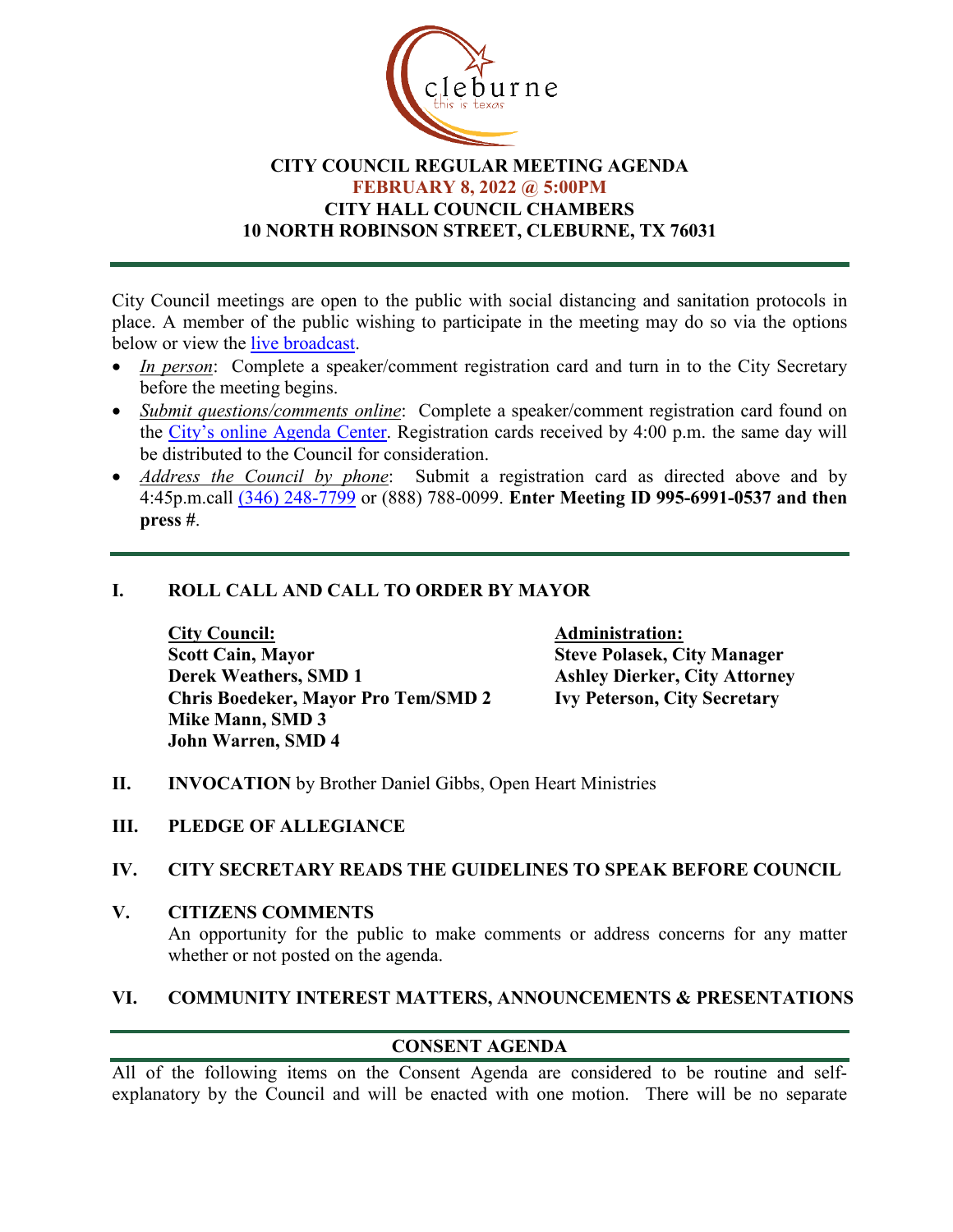discussion of these items unless a Council Member or citizen so requests. For a citizen to request removal of an item, a speaker card must be filled out and submitted to the City Secretary prior to the beginning of the meeting.

## **MN1. CONSIDER MINUTES FOR THE JANUARY 25, 2022 REGULAR COUNCIL MEETING.**

## **RS1. CONSIDER A RESOLUTION CONSENTING TO THE EXTENSION OF THE DECLARATION OF LOCAL DISASTER UNTIL FEBRUARY 22, 2022.**

Presented by: Steve Polasek, City Manager

Summary: On March 23, 2020, the Mayor executed a Declaration of Local Disaster ("Declaration") for the City of Cleburne pursuant to Section 418.108(a) of the Texas Government Code, which was for a period of seven days. In accordance with 418.108(b) of the Texas Government Code and following Governor Greg Abbott's executive orders, the City Council has approved extensions to said Declaration, and continues to take actions to promote health and safety, and suppress the spread of COVID-19 in the community. This resolution for your consideration is to extend the existing Declaration to the next regular council meeting date of February 22, 2022 at 11:59 p.m. central standard time.

## **RS2. CONSIDER A RESOLUTION AUTHORIZING A CHAPTER 380 ECONOMIC DEVELOPMENT AGREEMENT WITH PABLO VILLASANA, JR UNDER THE TERMS OF THE DOWNTOWN BUILDING REHABILITATION MATCHING INCENTIVE PROGRAM, FOR PROPERTY LOCATED AT 8 EAST CHAMBERS STREET.**

Presented by: Grady Easdon, Economic Development Manager

Summary: Mr. Villasana has submitted an application under the terms of the City's Downtown Building Rehabilitation Matching Incentive Program requesting funds to make improvements to the property located at 8 East Chambers Street, known as L&L 1961. The scope of work includes demolition of some interior walls and 8' ceiling for an "open concept" retail shop, relocation of HVAC from center to rear of building, removal of current electrical and reroute wiring, and expose brick on interior sidewalls.

Under the terms of the Program, up to 50% of eligible project costs are reimbursable up to a maximum of \$25,000. Estimated cost of repairs is \$15,000.00, so the reimbursement would be \$7,500.00. If this request is approved, there will be \$3,950.00 remaining for other projects for FY2022.

## **OR1. CONSIDER AN ORDINANCE ORDERING AN ELECTION TO BE HELD ON MAY 7, 2022, AND A RUN-OFF ELECTION, SHOULD SAME BE REQUIRED, ON JUNE 18, 2022, FOR THE PURPOSE OF ELECTING A MAYOR AND COUNCILMEMBERS FOR SINGLE MEMBER DISTRICTS ONE AND FOUR.**

Presented by: Ivy Peterson, City Secretary

Summary: This Ordinance constitutes the official order and calling of a General Election for the City of Cleburne, Texas, to be held on the first Saturday in May, which is May 7, 2022. This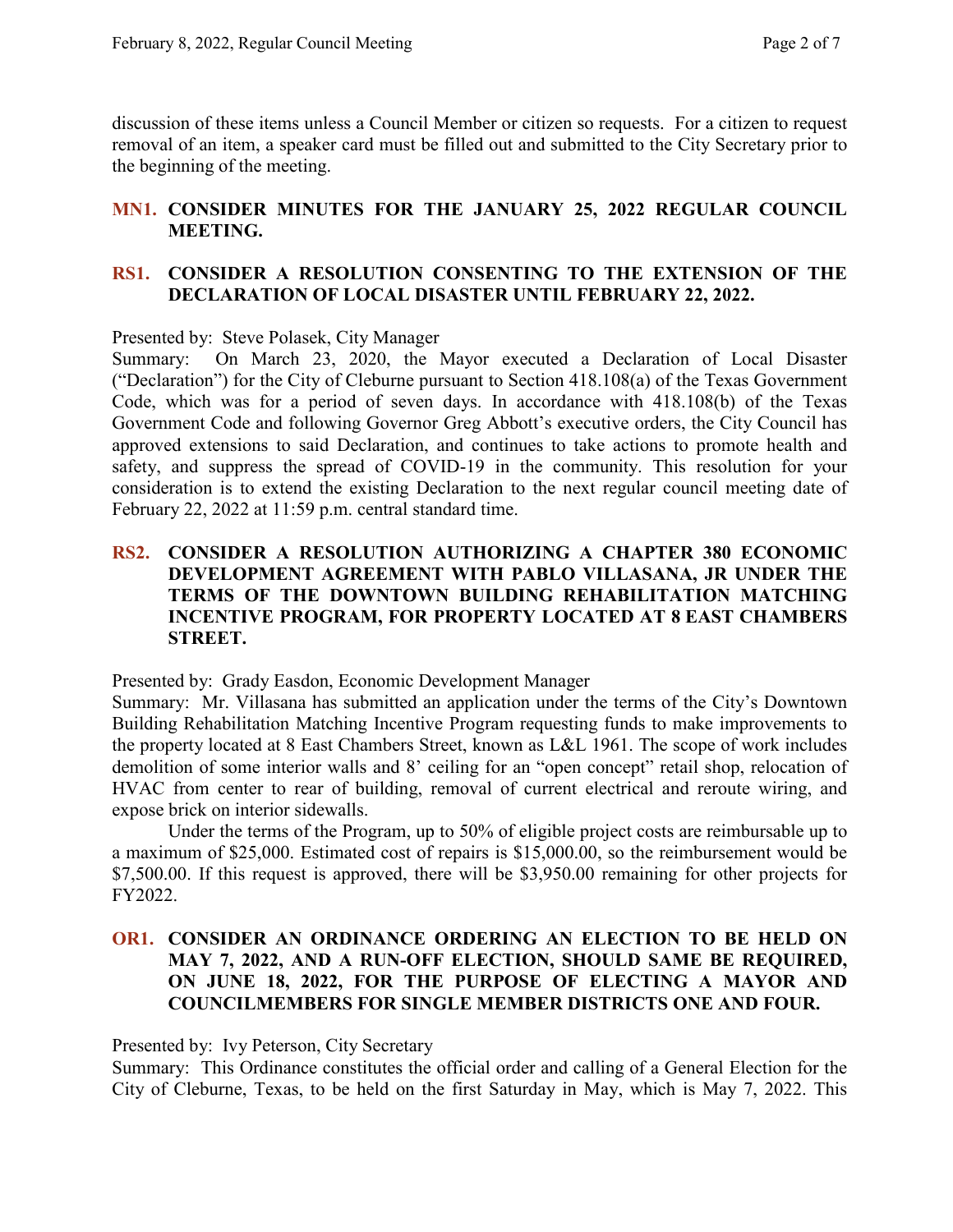election will be held for the purpose of electing a Mayor at-large and Councilmembers for representing Single Member Districts One and Four. The Ordinance establishes, among other things, purpose of election, polling locations and times, The appointment of Judges and Alternate Judges, as well as the rates for compensation will be presented for your consideration at a future council meeting.

Pursuant to the Joint Election Services Agreement, the City and CISD elections will be held as a combined election to maintain consistency and accessibility in voting practices, polling places and procedures to best accommodate the voters in both jurisdictions. There are a total of six polling places, two for early voting and four on election day. If all races for City and CISD are on the ballot, the total cost will be shared 50/50. Otherwise, the cost to each agency is proportionate to the number of polling places used.

The CISD will compensate the City for administering the election with a percentage of the total cost. Should the City require a runoff election, the City's portion of another election will be 100%.

**RS3. CONSIDER A RESOLUTION AUTHORIZING AN AGREEMENT WITH FREESE & NICHOLS, INC FOR ENVIRONMENTAL MONITORING OF THE CITY OF CLEBURNE LANDFILL FOR 2022 WITH AN OPTION TO RENEW FOR 2023, AND AUTHORIZE THE CITY MANAGER TO EXECUTE THE AGREEMENT AND SUBSEQUENT RENEWAL FOR AN AMOUNT NOT TO EXCEED \$56,610.**

Presented by: Jeremy Hutt, Director of Public Works

Summary: The City of Cleburne has utilized the services of Freese and Nichols (F&N) for environmental monitoring for the City of Cleburne landfill in the past and received good service. The proposed agreement will set the conditions of the work and compensation at \$56,610, with an option to renew if the City so chooses for the 2023 calendar year.

These services are necessary to comply with the environmental monitoring requirements specified within the City's landfill operating permit. F&N has performed Cleburne's monitoring and are familiar with the current site. F&N has always done an excellent job for the City on what is specified in the agreement, and with any other issues in which the City has needed direction or assistance. Funding for this agreement will be from the current sanitation budget (01-91-8664).

#### **ACTION AGENDA**

**OR2.** *\*PUBLIC HEARING\** **CONSIDER AN ORDINANCE REZONING ±29.07 ACRES FROM PD (PLANNED DEVELOPMENT DISTRICT) TO PD (PLANNED DEVELOPMENT DISTRICT) TO AMEND THE MULTI-FAMILY DEVELOPMENT STANDARDS, GENERALLY LOCATED NORTH OF MT. CARMEL ROAD AND ON THE WEST SIDE OF NORTH MAIN STREET, AS REQUESTED BY CLEBURNE OZF, LLC, REPRESENTED BY GOLD CREEK HOMES, CASE ZC21-033.**

Presented by: David Jones, Director of Community Development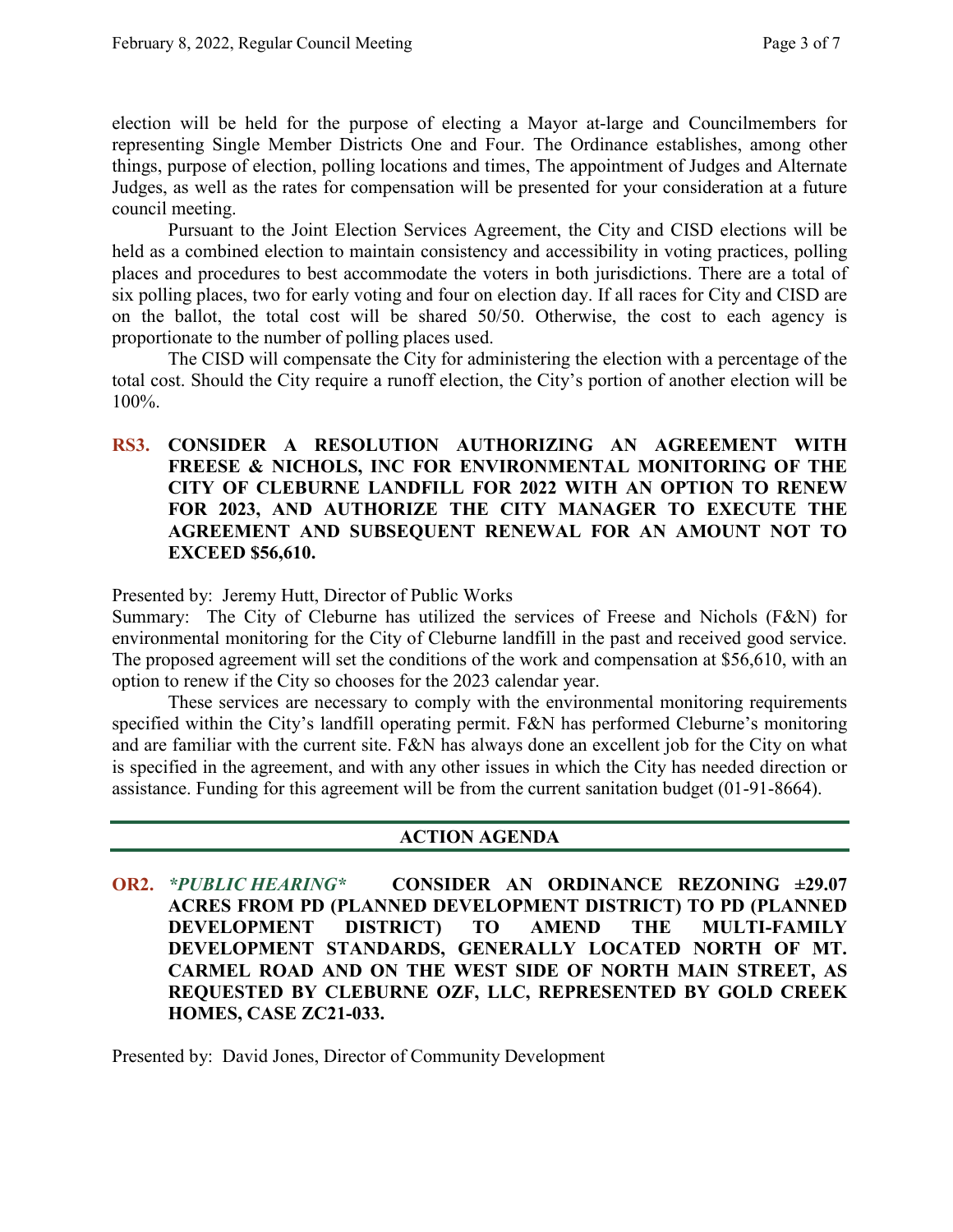Summary: The Planned Development (PD) for the Live Oak Apartments was originally approved in February 2020 for a multi-family apartment complex and commercial development along North Main Street.

The applicant is requesting an amendment to the PD to revise the proposed building elevations and amenities for the Live Oak Apartments. The applicant is requesting to revise the design of the apartment buildings, including roof pitch, window and entryway detailing, balcony design and allocation of building materials. Additionally, the applicant is requesting to update the proposed amenities to remove the volleyball court and add two (2) recreation areas and a putting green area. The applicant has provided a letter of intent, building renderings and examples of the amenities for the PD amendment request.

The Planning and Zoning Commission considered this request at their January 24, 2022 meeting and recommended approval with a vote of 4-1 with the following condition:

1. The addition of stone material for the breezeways (entryways).

# **OR3.** *\*PUBLIC HEARING\** **CONSIDER AN ORDINANCE REZONING ±138.25 ACRES FROM IH (INTERIM HOLDING DISTRICT) AND M2 (HEAVY INDUSTRIAL DISTRICT) TO SF-4 (SINGLE-FAMILY DWELLING DISTRICT), GENERALLY LOCATED WEST OF CHISHOLM TRAIL PARKWAY AND SOUTH OF WEATHERFORD HIGHWAY, AS REQUESTED BY DRAGON S RANCH PARTNERSHIP, REPRESENTED BY CLEBURNE 135, LLC, CASE ZC21-034.**

Presented by: David Jones, Director of Community Development

Summary: The applicant has requested to rezone approximately 138 acres from IH (Interim Holding District) and M2 (Heavy Industrial District) to SF-4 (Single-Family Dwelling District), for the property generally located approximately 1,000 feet west of Chisholm Trail Parkway and on the south side of Weatherford Highway. The applicant has indicated their intent to develop a single-family residential subdivision.

The Planning and Zoning Commission considered this request at their January 24, 2022 meeting and recommended the SF-3 (Single-Family Dwelling District) for approval with a vote of 5-0.

# **OR4.** *\*PUBLIC HEARING\** **CONSIDER AN ORDINANCE GRANTING A VARIANCE TO CERTAIN PROVISIONS OF CHAPTER 156: SIGN REGULATIONS, OF THE CODE OF ORDINANCES, SPECIFICALLY SECTION 156.38 SIGN TYPES, TO PERMIT A MONUMENT GROUND SIGN FOR SCOOTER'S COFFEE, LOCATED AT 2102 NORTH MAIN STREET, CASE VC22-002.**

Presented by: David Jones, Director of Community Development

Summary: Scooter's Coffee is proposing a new location at 2102 North Main Street and has submitted a formal request for two (2) variances to permit an increase in maximum sign height and a waiver from the enclosure requirement for a proposed ground sign. The ground sign will feature a masonry base with an upper cabinet sign with the business name and a lower cabinet sign for advertisement of the drive-thru. The applicant contends that the requested variances are necessary to enhance visibility for travelers along North Main Street.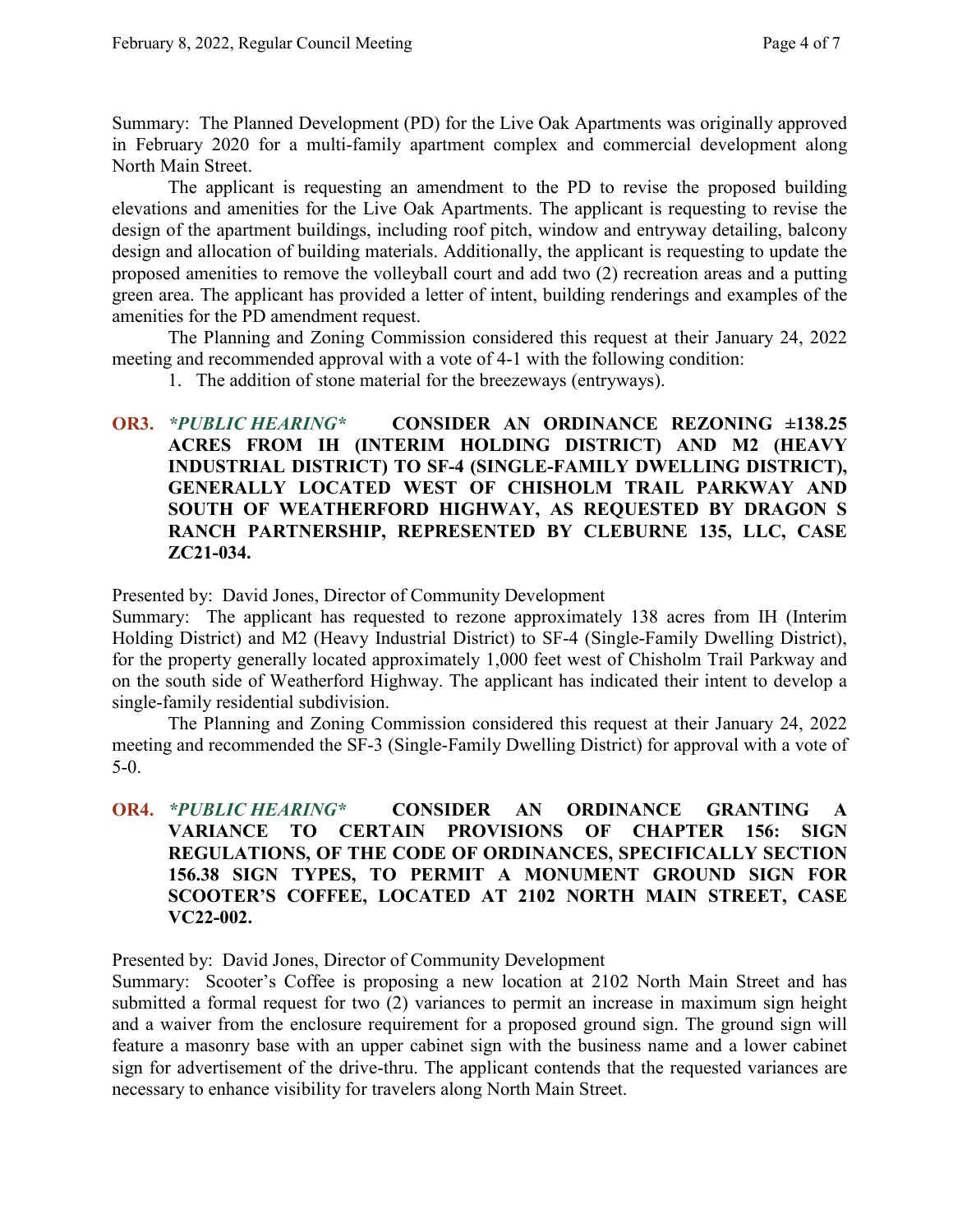### **RS4. CONSIDER A RESOLUTION AUTHORIZING AN INCREASE IN EXPENDITURES OF \$65,000 FOR FISCAL YEAR 2022 FROM THE MAINTENANCE AND REPAIR RESERVE FUND AS PART OF THE STADIUM LEASE AGREEMENT BETWEEN CLEBURNE BASEBALL, LLC, AND THE CITY OF CLEBURNE.**

Presented by: Steve Polasek, City Manager

Summary: As part of the City's stadium lease agreement with Cleburne Baseball, LLC (Tenant) there exists a Maintenance and Repair Reserve Fund (Maintenance Fund). The Maintenance Fund was established to allow for repair, replacement and maintenance of such items as HVAC units, elevator, flooring/carpeting, or other improvements that will enhance the use or safety of the stadium. The Maintenance Fund is financed through annual contributions of \$25,000 each from the Tenant and the City. In addition, the annual rent payments are also deposited in to the Maintenance Fund. Once final payments are received, the anticipated fund balance as of March 31, 2022 is \$155,049.

The Stadium Lease Agreement (Agreement) automatically allows for the Tenant to deduct up to \$25,000 annually from the fund for such items as listed above. The Tenant is asking to exceed this amount by \$65,000 for the repair, replacement and addition of padding along a portion of the field walls and railings. The existing padding is now five years old and has weathered over time resulting in cracks, rips and fading. Going forward, the intent is to develop an annual field padding replacement schedule in order to consistently maintain a high level of quality and avoid a complete replacement scenario. Any funds not spent within a fiscal year remain in the Maintenance Fund and are available for future projects.

This year is the first time that the Tenant is seeking to go beyond the \$25,000 maintenance amount; however, as the stadium ages, additional requests can be expected to address larger ticket items such as artificial turf and field lighting.

## **RS5. CONSIDER A RESOLUTION AUTHORIZING A 5-YEAR LEASE PURCHASE AGREEMENT WITH KYOCERA DOCUMENT SOLUTIONS AMERICA, INC FOR MULTIFUNCTION PRINTERS, SOFTWARE, AND SUPPORT IN AN AMOUNT NOT TO EXCEED \$291,610.**

Presented by: David Raybuck, Director of Information Technology

Summary: The City uses shared multifunction printers (MFPs) for most document printing, copying, and scanning needs. The City currently has two 5-year leases with Kyocera Document Solutions (formerly Nevill Document Solutions) that expire soon: a lease for 20 devices that expires in May 2022, and a lease for three devices that expires in August 2022. This resolution will authorize a new five-year lease to replace the 23 devices with new equipment and add seven more devices at locations needing them. This will also include support, maintenance, toner, and MyQ print management software. MyQ will reduce color printing, improve security when printing sensitive documents, enable scanning large files to secure repositories, decrease IT support time, and track usage via employee PIN entry or badge scan. The not-to-exceed cost of \$291,610 includes the base payment of \$4,012/month, overage costs estimated at \$214 per month, and a 15% contingency (\$38,036) over the five-year term. This lease purchase will leverage the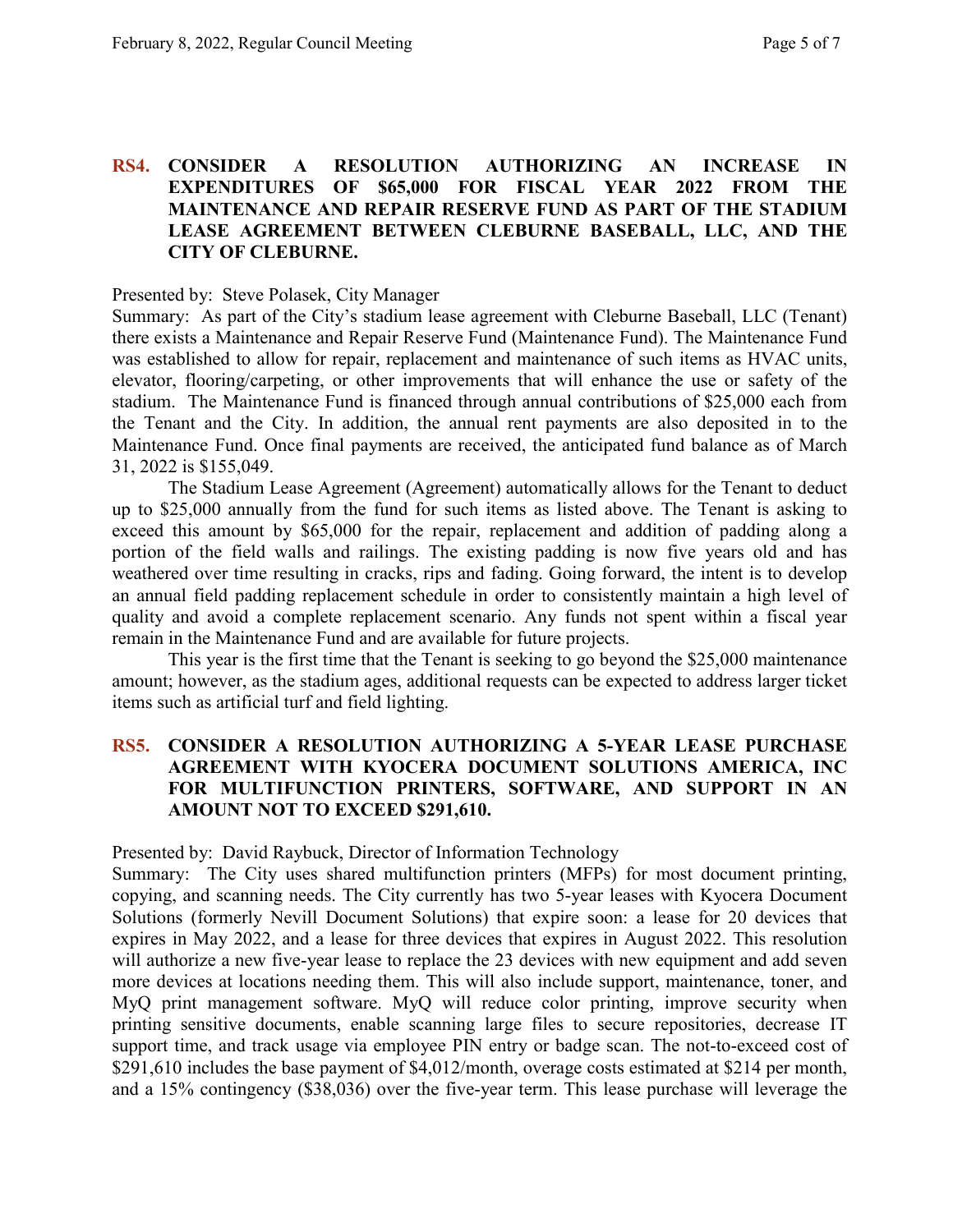TexBuy/AEPA Contract #AEPA IFB 021-C to meet all competitive purchasing requirements. The City will own the equipment at the end of the five-year term.

### **OR5. REVIEW AND DISCUSS THE PROPOSED ZONING ORDINANCE UPDATE CONSISTING OF THE FOLLOWING:**

*\*CONTINUE PUBLIC HEARING\** **CONSIDER AN ORDINANCE AMENDING CHAPTER THREE: "PLAN COMPONENTS" OF THE CITY OF CLEBURNE'S 2014 COMPREHENSIVE PLAN, PLAN CLEBURNE; THE CLEBURNE COMPREHENSIVE PLAN, A VISION FOR THE FUTURE, A ROADMAP FOR GROWTH, BY REPEALING AND REPLACING THE "FUTURE LAND USE PLAN" SECTION IN ITS ENTIRETY.**

*\*CONTINUE PUBLIC HEARING\** **CONSIDER AN ORDINANCE AMENDING TITLE XV: LAND USAGE, OF THE CODE OF ORDINANCES OF THE CITY OF CLEBURNE, BY REPEALING AND REPLACING CHAPTER 155: ZONING, IN ITS ENTIRETY, AND BY REVISING THE ZONING DISTRICT MAP OF THE CITY OF CLEBURNE.**

Presented by: David Jones, Director of Community Development

Summary: This is a continuation of the public hearing from November 9, 2021. The purpose of this item is to brief Council on public outreach efforts related to the Zoning Ordinance update, outline the next steps in the project, and to continue the public hearing to March 8, 2022. No action is being requested at this meeting.

# **EXECUTIVE SESSION**

Pursuant to the Open Meetings Act, Chapter 551, and the Texas Disaster Act, Chapter 418 of the Texas Government Code, Executive Session may be held at any time during the meeting that a need arises for the City Council to seek advice from the City Attorney as to any posted subject matter of this City Council Meeting.

**Section 551.071. Consultation with Attorney** - The City Council will convene into executive session to receive legal advice from the City Attorney on the following matters in which the duty of the City Attorney to the City's governmental body under the Texas Disciplinary Rules of Professional Conduct of the State Bar of Texas clearly conflicts with Chapter 551 of the Texas Government Code:

- **EXE1.** Discuss Wright Farms Municipal Utility District
- **EXE2.** Actions taken and to be taken related to securing the building located at 14 East Chambers Street (further described as the Southwest Corner of Caddo Street and Chambers Street)

**EXE3.** Seek legal advice regarding the Pre-Treatment Program and a potential fine

**Section 551.071. Consultation with Attorney and Section 551.072. Deliberation Regarding Real Property** - The City Council will convene into executive session to receive legal advice